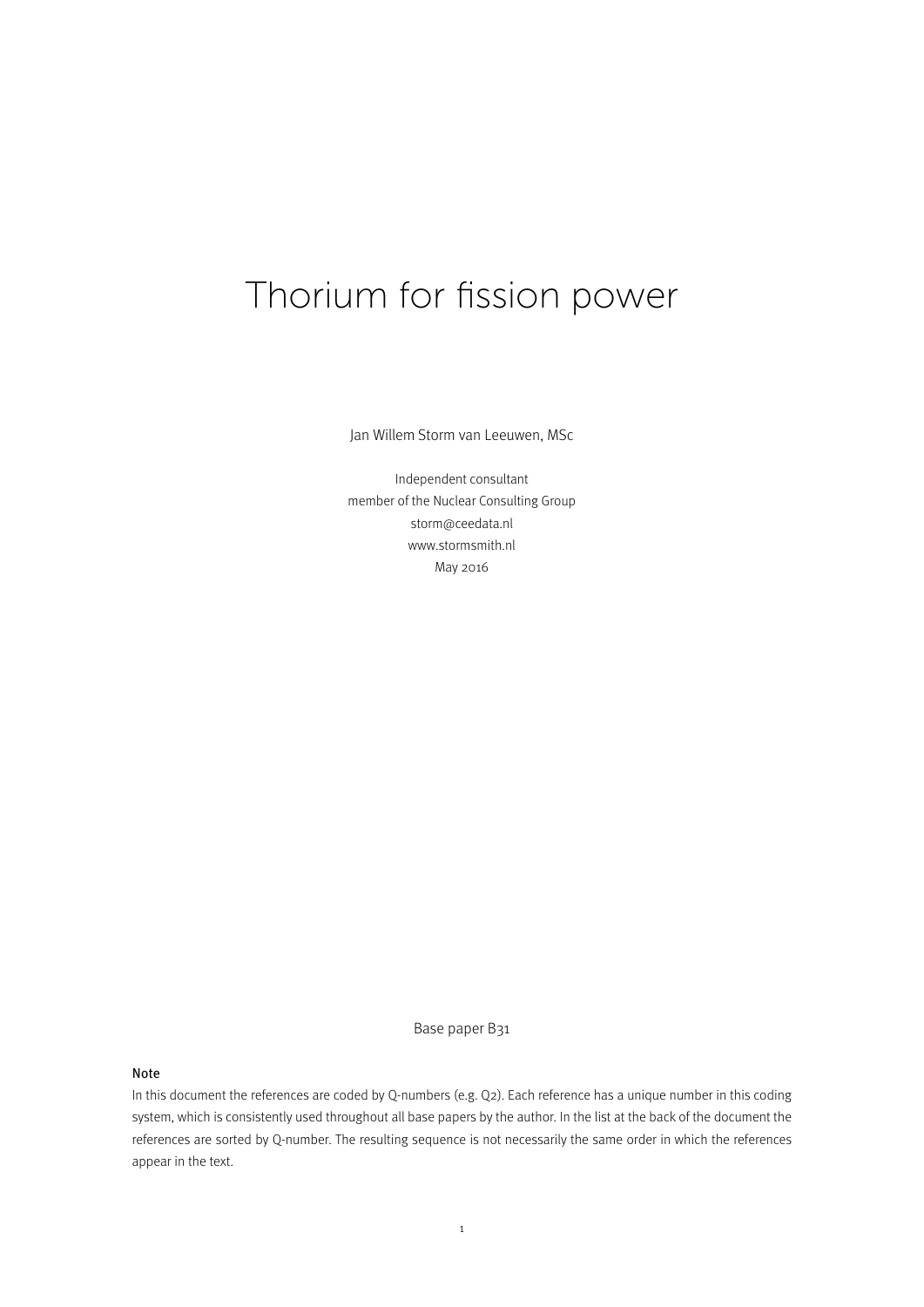# Contents

- 1 Thorium as nuclear fuel Thorium Promised dvantages
- 2 Uranium-233 Safeguards of uranium-233 Cost
- 3 Thorium breeding cycle Thorium cycle Thorium reactors Time frame of building up a thorium cycle Hybrid reactor Feasibility Energy balance
- 4 Molten salt reactors
- 5 Seaborg Wasteburner and Copenhagen Atomics Wasteburner

Epilogue

References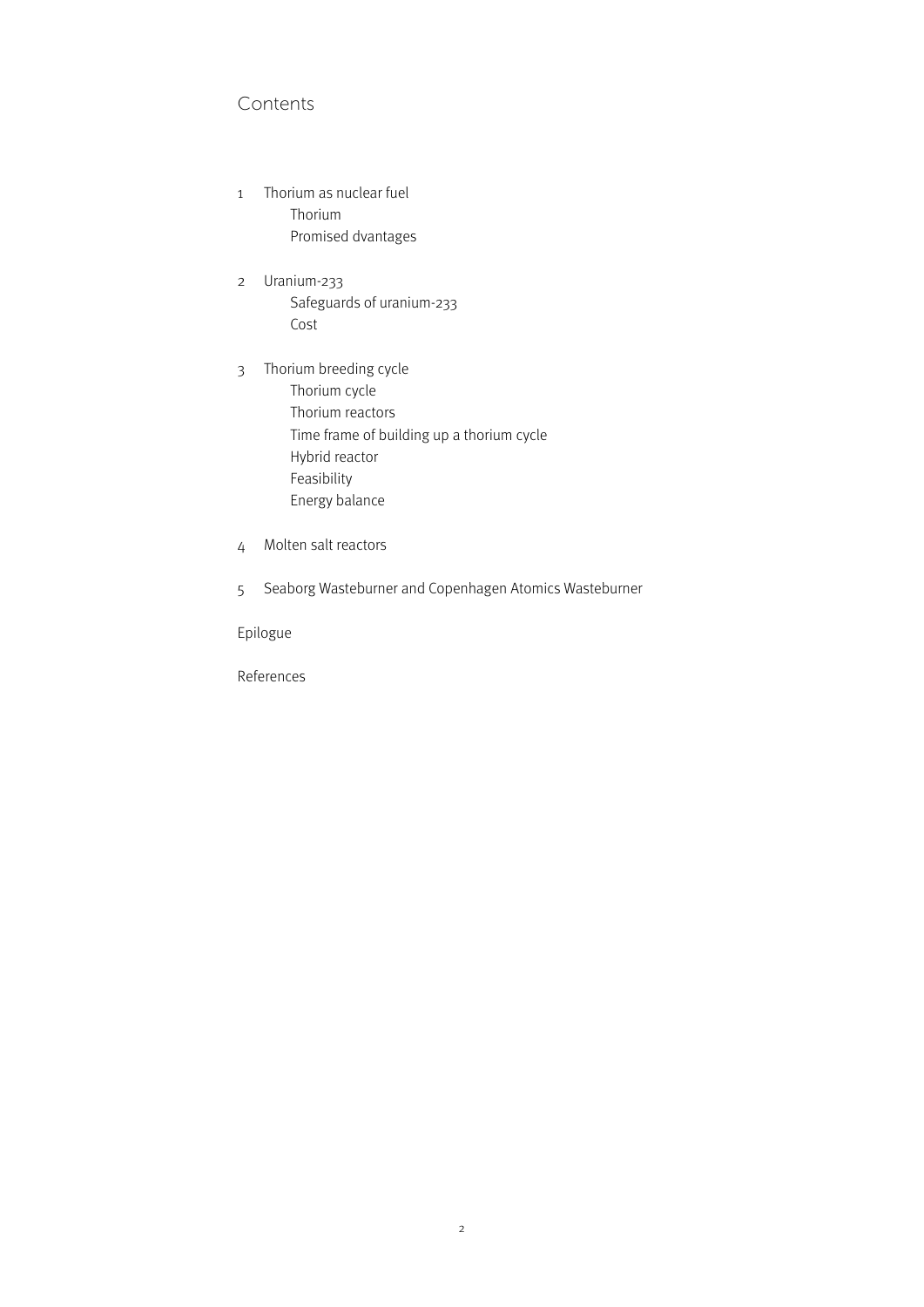# 1 Thorium as nuclear fuel

## Thorium

Thorium is a radioactive metal, 3-4 times more abundant in the Earth's crust than uranium. Thorium has a characteristic terrestrial isotopic composition, consisting for nearly 100% of Th-232, and traces of other isotopes, for example Th-228 and Th-230.

Thorium is a highly reactive metal. At standard temperature and pressure, thorium is slowly attacked by water, but does not readily dissolve in most common acids, the exception being hydrochloric acid. It dissolves in concentrated nitric acid containing a small amount of catalytic fluoride or fluorosilicate ions; if these are not present, passivation can occur. At high temperatures, it is easily attacked by oxygen, hydrogen, nitrogen, the halogens, and sulfur. It can also form binary compounds with carbon and phosphorus. Finely divided thorium metal presents a fire hazard due to its pyrophoricity and must therefore be handled

carefully. When heated in air, thorium turnings ignite and burn brilliantly with a white light to produce the dioxide. In bulk, the reaction of pure thorium with air is slow, although corrosion may eventually occur after several months; most thorium samples are however contaminated with varying degrees of the dioxide, which greatly accelerates corrosion. Such samples slowly tarnish in air, becoming gray and finally black. (https://en.wikipedia.org/wiki/Thorium)

None of the thorium isotopes is fissile. The concept of thorium as nuclear fuel is based on the conversion by neutron capture of non-fissile thorium-232 into uranium-233, which is as fissile as plutonium-239. Consequently the application of thorium as fuel for nuclear power requires a special nuclear system. We will return to this issue below.

#### Promised advantages

According to its advocates thorium fuelled nuclear power would have significant plus points, such as:

- Thorium reactors are cheap and can be assembled in factory-made modules
- Thorium reactors can be designed asinherently safe power reactors.
- Thorium power does not poses proliferation risks, because a thorium reactor produces no transuranic actinides.
- Thorium power produces less radioactive waste than from uranium-fuelled NPPs, because no long-lived actinides are formed and only short-lived radioactive waste (fission products) are produced.
- Thorium is 4 times more abundant in the earth's crust than uranium.

During the 1960s, 1970s and 1980s the nuclear industry asserted that natural uranium could be 100% fissionable in fast breeders. In later years this claim has been reduced to 60% 0r 50%, still nearly a 100 times as much than in a conventional reactor. This promise turned out to be infeasible, because the breeder cycle as envisioned cannot be realized, as follows from the Second Law of thermodynamics.

Some people believe that thorium could be completely fissioned. In their view thorium reactors would open a limitless energy source for mankind, reviving the nuclear dreams from the early 1960s, which were based on the U-Pu breeder concept. These optimistic stories entirely pass over above mentioned inherent difficulties and particularly the Second Law of thermodynamics.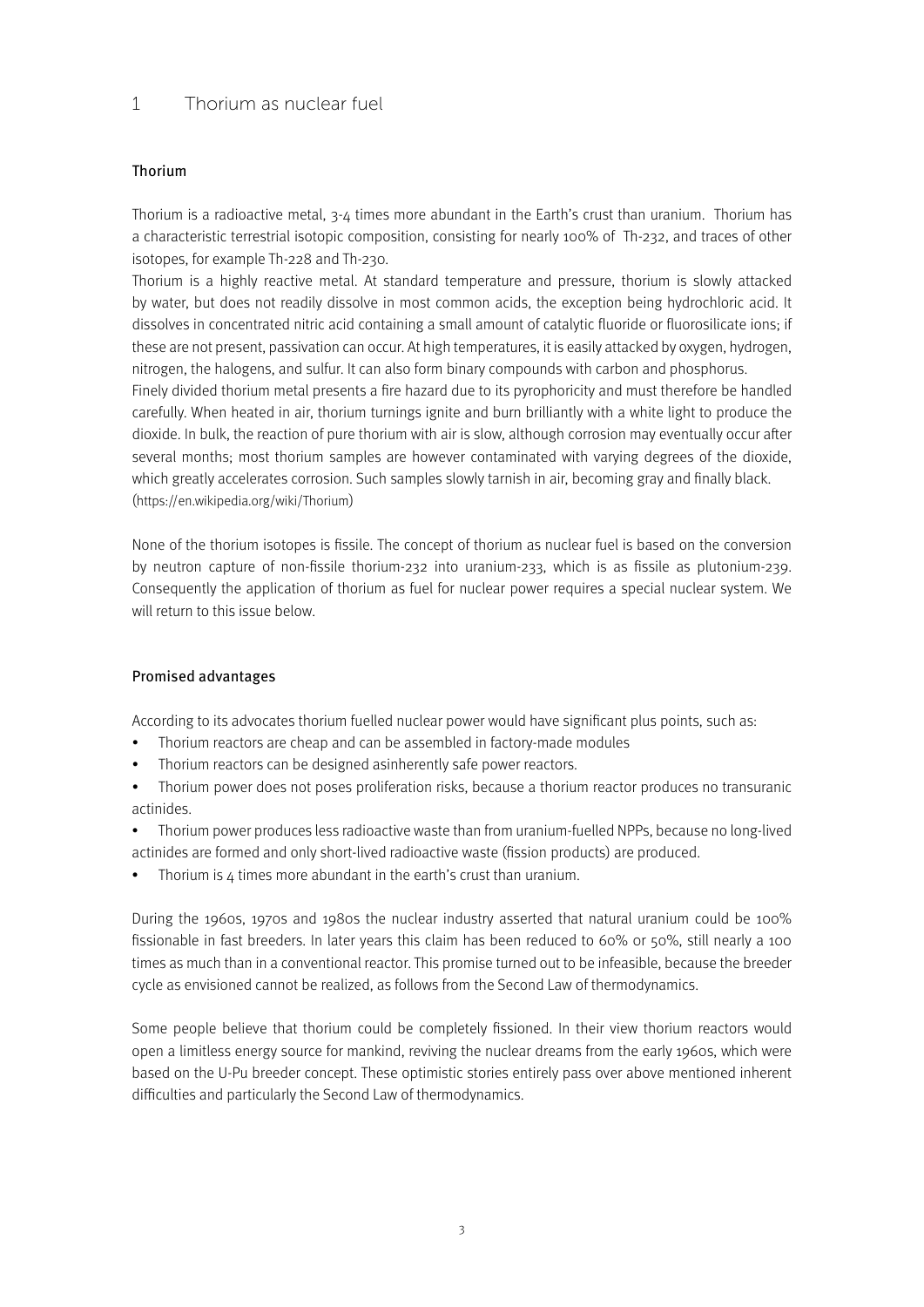## 2 Uranium-233

Uranium-233 does not occur in nature, due to its relatively short half-life of 158000 years. Uranium-233 is a fissile nuclide that is prepared from non-fissile thorium -232 by neutron irradiation in a nuclear reactor. After irradiation the thorium target elements are to be reprocessed to separate the U-233 from the remaining Th-232.

Among a number of other countries, the USA conducted Th-232/U-233 research in the 1950s and 1960s (e.g. in the Shippingport reactor). In the USA, and probably also in the former Soviet Union, U-233 has been envisioned as fuel in very compact military reactors (to be transported in containers) for special applications, e.g. for electricity generation on remote locations, in large (military) spacecraft, in nuclear-powered rockets, in nuclear ramjets of an atomic bomber, but also for civil power reactors. These technical developments were halted in the 1970s, apparently due to various problems. One of these problems is the presence of uranium-232, a strong gamma-emitter, which makes U-233 difficult to handle. Methods to limit the content of U-232 are expensive.

Uranium-233 has a critical mass much less than U-235 and is comparable to plutonium in terms of weaponsusability. Between 1955 and 1968 several nuclear weapons test were conducted using uranium-233 (Alvarez 2012 [Q594]). In 1998 India detonated a very small device based on U-233 called Shakti V (WNA-Th 2015 [Q302]).

In the United States about 1550 kg of U-233 was separated. Of this amount about 123 kg may be unaccounted for, enough for some 13 nuclear explosive devices. The radiation level from contaminants is not considered to be an adequate barrier to prevent a terrorist from making an improvised nuclear device. Storage of the US stockpile of U-233 is a safeguard, security and safety risk. The production of the stockpile also has left a disposal burden (Alvarez 2012).

How is the situation concerning U-233 in elsewhere in the world? Several countries are still involved in the development of a thorium-232/uranium-233 nuclear breeder system.

#### Safeguards of uranium-233

The safeguard conditions of uranium-233 are not very clear. Regarding the situation in the USA Alvarez 2012 [Q594] states:

Our nuclear facilities may have done a poor job of keeping track of this dangerous material. Now, the Department of Energy has indicated it plans to waive safety requirements to dispose of it. But if the U.S. government makes a mess, they should clean it up. All uranium-233 should be accounted for, stored safely, and disposed of safely.

#### Cost

With regard to the cost of U-233 ORNL-6952 (1999) [Q377] reports on p.xvii:

"It is estimated that the original production costs of high-quality U-233 were \$2 to 4 million/kg. Low quality material is much less expensive since it can be produced in a light-water reactor (LWR). Irradiation service costs (excluding target fabrication and chemical separation costs) to produce U-233 today using the Advanced Test Reactor (ATR) in Idaho are estimated at about \$30 million/kg. Because of the shutdown of facilities, the U.S. Department of Energy (DOE) production capability is limited. The ATR, which is the largest DOE reactor currently operating, could produce only about 0.3 kg/year. Only India has a current capability to produce significant quantities of high-quality U-233. Newer production techniques using heavy-water reactors may lower this cost."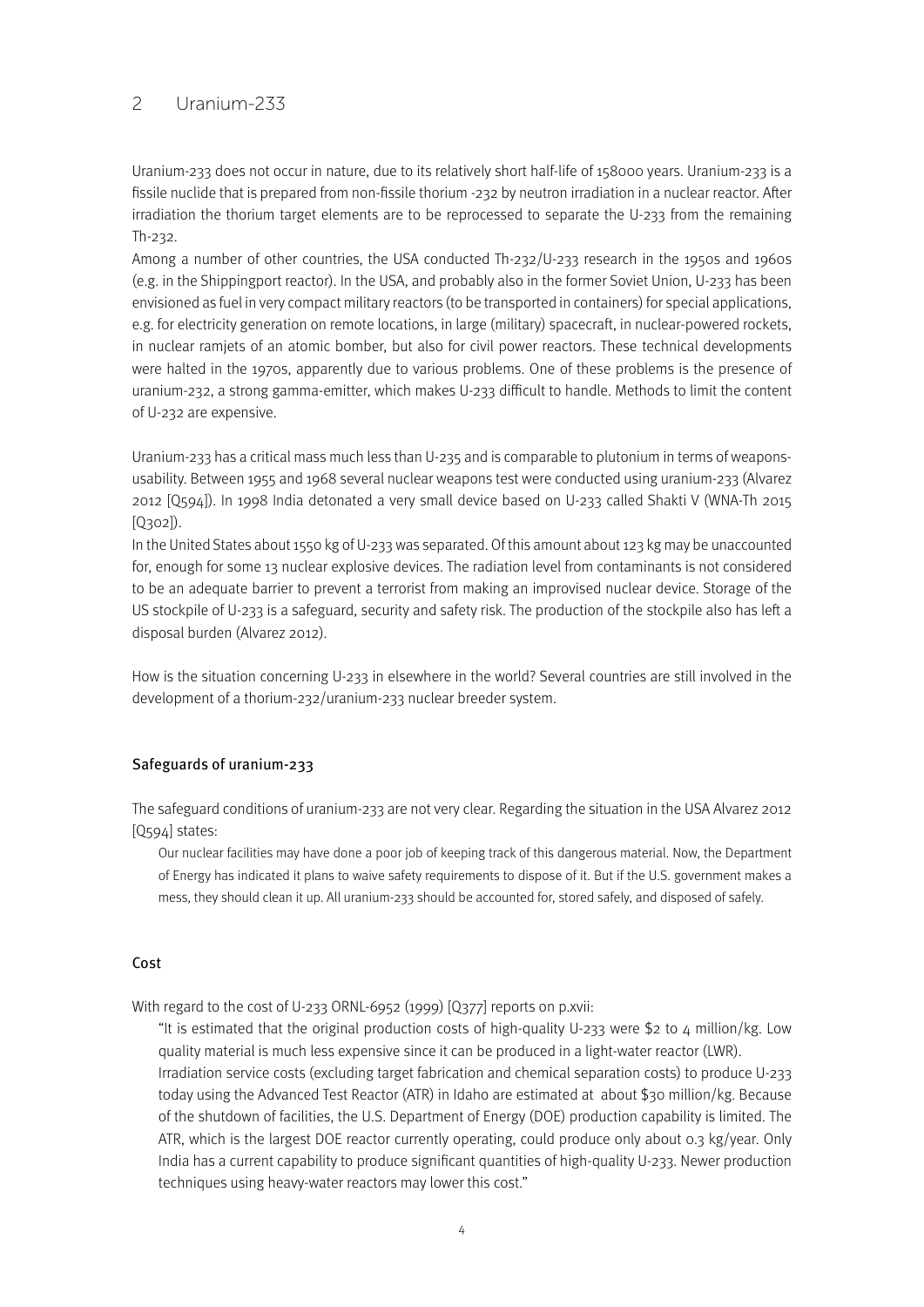# 3 Thorium breeding cycle

## Thorium cycle

Thorium is a radioactive metal, slightly more abundant in the Earth's crust than uranium and with similar chemical properties as uranium. The concept of the thorium reactor is based on the conversion by neutron capture of non-fissile thorium-232 atoms into uranium-233 atoms, which are fissile. The use of thorium as nuclear fuel would imply a breeder cycle, similar to that of the uranium-plutonium breeding cycle.

A thorium reactor would consist of an active reactor core in which fissile nuclides are fissioned, surrounded by a blanket with thorium-232. The active core would generate heat for power generation and the neutrons for the transmutation of thorium-232 into uranium-233. After a given amount of absorbed neutron radiation the material would be removed from the blanket and transported to a reprocessing plant. There the material would be separated into several fractions: remaining thorium-232, newly formed uranium-233 and unwanted nuclides. The thorium would be replaced into the blanket of the reactor and the uranium-233 would be used to fabricate fuel elements for the core of the reactor.

## Thorium reactors

Theoretically uranium-233 could be used in all types of nuclear reactors, based in thermal neutrons or on based on fast neutrons.

Several power reactor concepts using thorium have been proposed, including once-through and breeder recycle modes. In the once-through mode thorium would replace uranium-238 in the fuel. A small part of the thorium would be transformed into uranium-233, which would contribute to the fission process. In this way less uranium would be required to generate a set amount of energy. The conservation of the uranium consumption would be minor. If the fuel would be enriched with U-233 a reprocessing stage would be required. This mode resembles the use of plutonium in LWRs.

India is the only country in the world at this moment having an operable experimental U-233 reactor. India has been operating a low-power U-233 fuelled reactor Kamini at Kalpakkam since 1996 – this is a 30 kWth experimental facility using U-233 in aluminium plates (a typical fuel-form for research reactors). Kamini is water cooled with a beryllia neutron reflector. The total mass of U-233 in the core is around 600 grams. It is noteworthy for being the only U-233 fuelled reactor in the world, though it does not in itself directly support thorium fuel R&D. The reactor is adjacent to the 40 MWth Fast Breeder Test Reactor in which ThO<sub>2</sub> is irradiated, producing the U-233 for Kamini (WNA-Th 2015 [Q302]).

Apparently there exist good reasons not to use U-233 in military reactors or in weapons and to discontinue the research towards the thorium power reactor. The high radioactivity of uranium-233 and unavoidable contamination with unwanted radionuclides impeding the controllability of the fission process in uranium-233 may be an important factor.

#### Time frame of building up a thorium cycle

Only small quantities of U-233 exist in the world at this moment, the USA has 1710 kg of it in storage, 905 kg of which still contained in spent fuel. Of the U-233 stored in separated form 608 kg have the high isotopic quality necessary for reactors and weapons. Inother publications slighte different figures are mentioned. The U-233 stocks in other countries are unknown. The largest DOE reactor currently operating could produce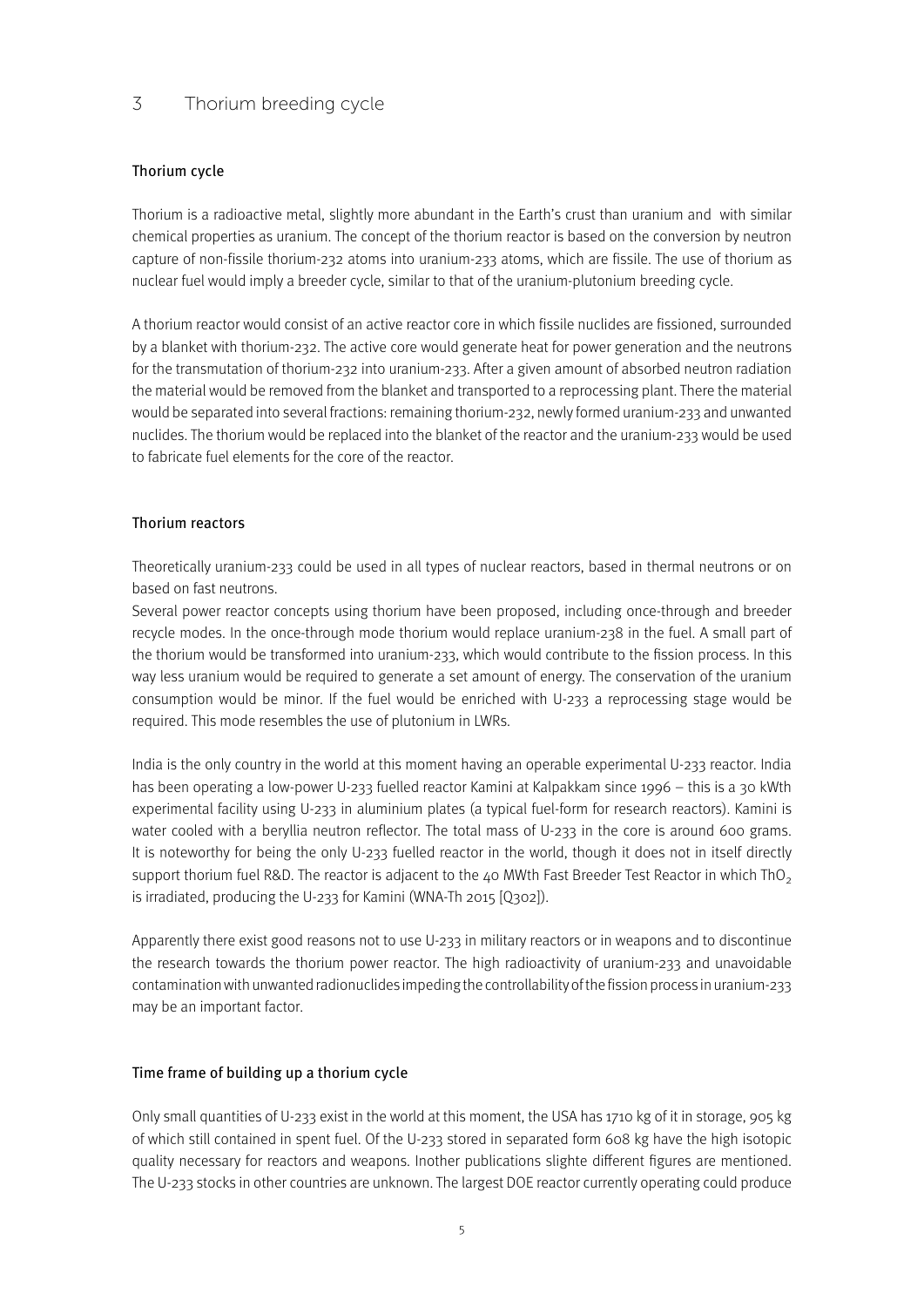only about 0.3 kg/year.

To generate sufficiently pure U-233, special reactors are required, likely not appropiate for use as power reactors. It would take decades to construct these reactors and to generate sufficient U-233 to start up the first operating Th-232/U-233 breeder system. Then it would take 9 doubling times to attain a thorium breeder capacity equalling the current nuclear capacity (370 GWe). Even assuming an unrealistically short doubling time of some 20 years, 9 doubling times would mean a period of two centuries.

In this scenario a perfectly operating breeding cycle is assumed, including the separation processes of the spent fuel and the fuel element fabrication. The high radioactivity of U-233 would demand remote operations of the material throughout all steps of the fuel handling. The monetary costs, but also the energy requirements of the fuel cycle will be high.

Theoretically this period could be shortened, perhaps to some 100 years, if:

1 Today's world nuclear power reactor fleet would be replaced by a new generation of LWRs which are appropiate to breed uranium-233 from thorium; the currently operating power reactors are not.

2 The spent fuel from all power reactors of the world would be reprocessed. Both assumptions are unrealistic.

## Hybrid reactor

A major drawback of the thorium cycle is that a genuine thorium breeder reactor cannot sustain a fission process in itself and breed enough U-233 to achieve a steady state but always need an external accelerator-driven neutron source, or the addition of extra fissile material, such as plutonium ur uranium-235.. Even if 370 GW of thorium breeders would come on line in 2050, their contribution to the world electricity generation capacity would be less than 7% by that time, if we assume a growth of 2% a year of the world electricity demand. The contribution to the total world energy supply would be less than 1%.

## Feasibility

Problems hampering the development of a true Th-232/U-233 system include, according to (ORNL-5388 1978 [Q376]):

- the high radioactivity of U-233, which is always contaminated with traces of U-232,
- similar problems in recycling thorium due to the highly radioactive Th-228, a decay product of both Th-232 and U-232
- technical problems, not yet satisfactorily solved, in reprocessing.
- the use of U-233 as fuel requires specially developed reactors.
- by recycling of U-233 its isotopic composition deteriorates, and so its usefulness as fissile material decreases, by the increasing generation of the unfavourable isotopes U-232, U-234 and U-236
- the separation processes needed to recycle fissionable material are inherently incomplete, so significant losses are unavoidable
- the recycling of Th-232/U-233 fuel has yet to be demonstrated
- assumed the recycling would be technically feasible, it is still unknown if the cycle would produce sufficient U-233 to expand the Th-232/U-233 capacity, or even to maintain itself
- due to the increasing radioactivity the separation processes deteriorate and the separation will get even more incomplete
- due to the increasing radioactivity the fuel handling and fresh fuel fabrication becomes increasingly difficult.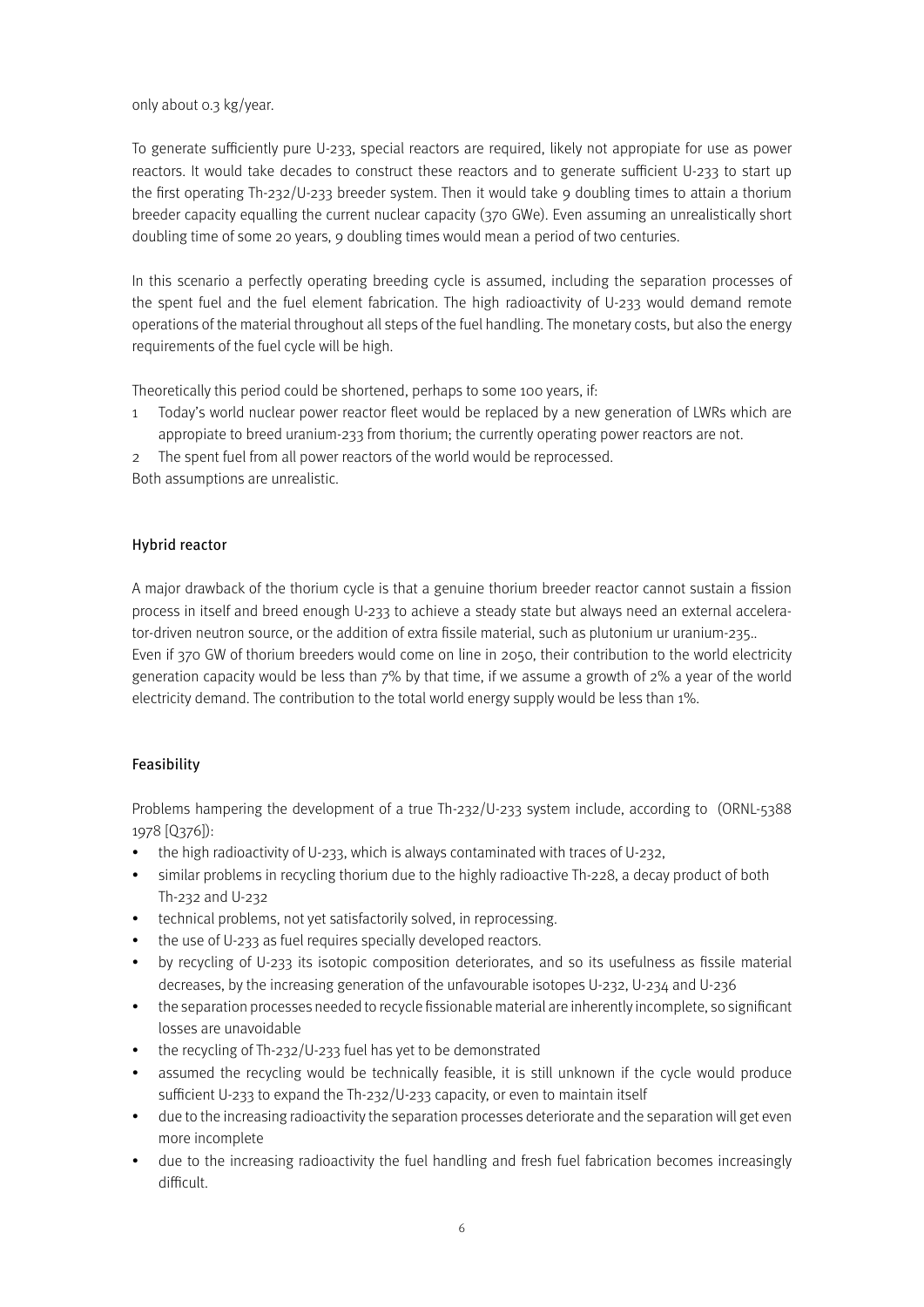Similar problems arise with the uranium-plutonium breeder cycle. After dacades of research, in seven countries and investments of some €100bn the U-Pu breeder proved to be unfeasible.

The feasibility of the thorium breeding cycle is even more remote than that of the U-Pu breeder. This is caused by specific features of the thorium cycle on top of fundamental limitations. The realisation of the thorium-uranium cycle would require the availability of 100% perfect materials and 100% complete separation processes. None of these two prerequisites are possible, as follows from the Second Law of thermodynamics. It can be argued beforehand that the Th-U breeder cycle will not work as envisioned.

An overview of research projects in the past and of advanced thorium reactor concepts is given in WNA-Th 2015 [Q302].

#### Energy balance

Not mentioned in the numerous publications on the advantages of nuclear power based on thorium are the energy investments required to construct a given thorium system, to operate, maintain and refurbish it during its operational lifetime and to decommission the installations after their useful life ended. It would be questionable if the energy balance of any thorium fuelled nuclear power system could be positive.

## 4 Molten salt reactors

A molten salt reactor (MSR) is a class of nuclear fission reactor in which the primary nuclear reactor coolant, or even the fuel itself, is a molten salt mixture. MSRs run at higher temperatures than water-cooled reactors for higher thermodynamic efficiency, while staying at low vapor pressure. The nuclear fuel may be solid or dissolved in the coolant itself. In many designs the nuclear fuel is dissolved in the molten fluoride salt coolant, e.g. uranium tetrafluoride (UF $_{a}$ ). An MSR is not typical for thorium-based systems, for it can be fuelled by enriched uranium-235, plutonium and uranium-233. The fluid becomes critical in a graphite core which serves as the moderator. Solid fuel designs rely on ceramic fuel dispersed in a graphite matrix, with the molten salt providing low pressure, high temperature cooling.

The Aircraft Reactor Experiment ARE (1954, 2.5 MW(th)) was primarily motivated by the small size that the design could provide. The Molten-Salt Reactor Experiment MSRE (1965–1969, 7.4 MW(th)) was a prototype for a thorium fuel cycle breeder reactor nuclear power plant. The reactor was fuelled by a mixture of LiF-BeF<sub>2</sub>- $ZrF_A$ -UF<sub>A</sub>; the breeding blanket of thorium salt was omitted.

As of 2011, the ARE and the MSRE remained the only molten-salt reactors ever operated, according to MSRwiki 2016 [Q693].

Although the concept is not new there is a renewed interest in thorium-fuelled MSR technology in China, Japan, Russia, France and USA, along with other Generation IV reactor technologies. One of the Generation IV reactor designs is a molten-salt-cooled, molten-salt-fuelled reactor; the initial reference design is 1000 MWe.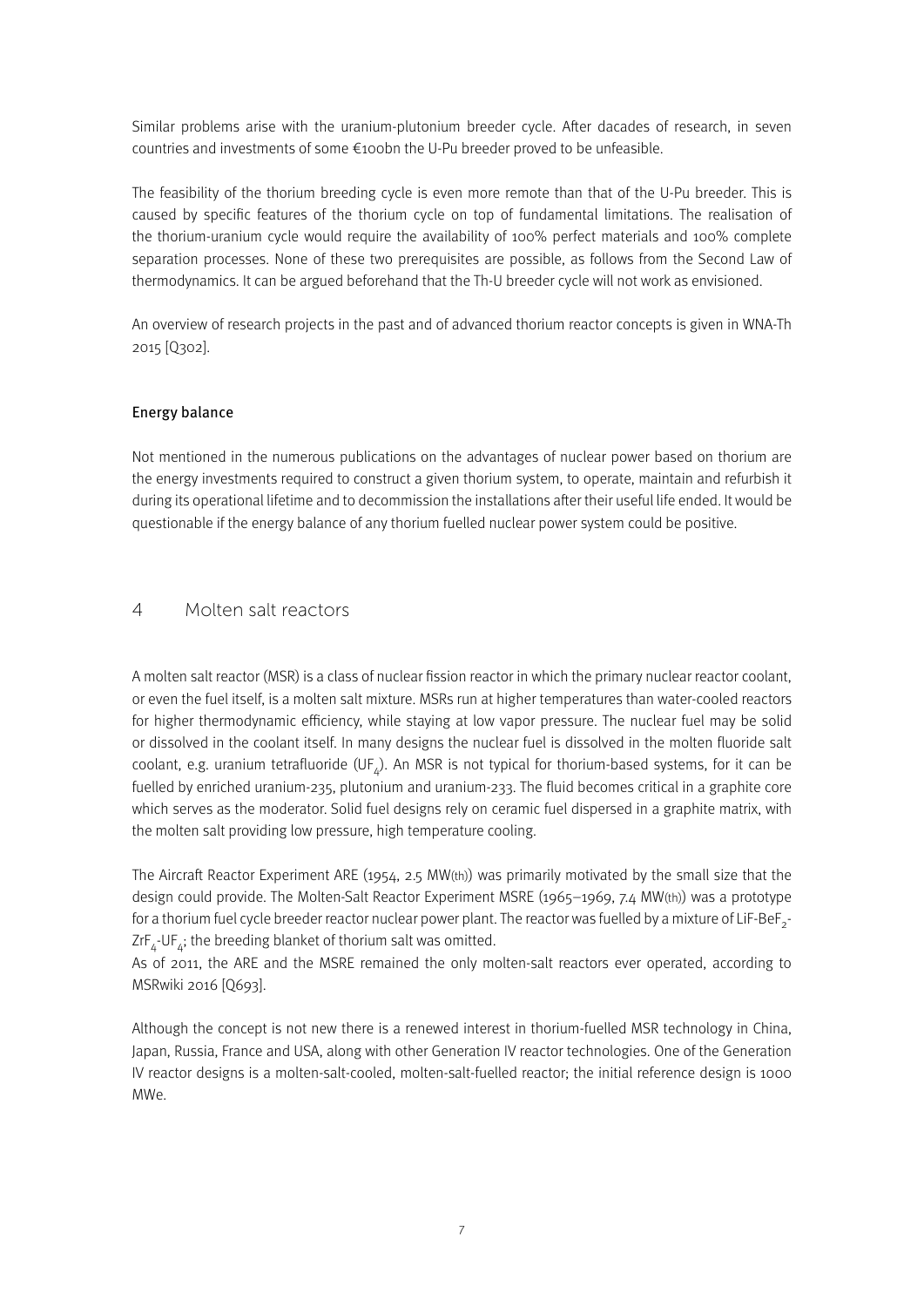# 5 Seaborg Wasteburner/ Copenhagen Atomics Wasteburner

The Seaborg Wasteburner (Seaborg 2015 [Q695]) and Copenhagen Atomics Wasteburner (Copenhagen Atomics 2014 [Q694]) are similar in design.

Without discussing both concepts in detail, some remarks may be appropiate.

#### Molten Salt Reactor MSR

As far as known only two small experimental molten salt reactors have ever been operated in the world, both in the USA and both based on enriched uranium-235 as fissile material:

- ARE, Aircarft Reactor Experiment, in 1954, power 2.5 MWth
- MSRE, Molten Salt Reactor experiment, during 1965-1969, power 7.4 MWth

The MSRE was intended to explore the possibilities of an MSR with thorium, but the experiments were finished without thorium in the reactor.

The MSR technology is far from proved, not even a pilot plant has been constructed, let alone a full-scale installation (1000-3000 MWth).

#### Integrated Fast Reactor IFR

The IFR concept comprises a fast reactor with an integrated reprocessing facility to remove fission products, so the the reactor could operate without removal of spent fuel and loading with fresh fuel.

This concept has never been tested. Some partial laboratory experiments have been conducted to explore some chemical implications of the separation processes.

#### Th-232/U233 breeding cycle

Thorium (consisting of nearly 100% Th-232) is not fissile and has to be converted into fissile uranium-233 by irradiation with neutrons. This would imply a breeding cycle (see text above). A crucial part of that cycle is the reprocessing of the irradiated fuel, to separate the newly formed U-233 from the remaining thorium-232 and to remove fission products. Reprocessing is a very complicated process. The separation processes comprise chemical and physical equilibria which are governed by the Second Law of thermodynamics. It is principally impossible to achieve 100% perfect separation and to produce 100% pure materials. In practice this means that all fractions after a separation process are impure and that a part of the wanted and unwanted materials will be lost into the waste streams.

## Unavoidable contamination

The recovered U-233 would unavoidably be contaminated with highly radioactive non-fissionable isotopes of uranium (U-232, U-234 and U-236). Reprocessing of fuel from a thorium reactor would become more difficult after each cycle, because of the increasing radioactivity. The materials could only be handled by remote control, for reason of the high radioactivity.

Because all uranium isotopes have identical chemical properties, the unwanted isotopes cannot be removed from uranium-233 by chemical separation processes (reprocessing).

#### Thorium reactor

As far as known there exists only one experimental U-233 reactor in the world: the 0.03 MWth Kamini in India.

#### Containers

The concept of the Copenhagen Atomics Wasteburner with the reactor and associated installations packed in containers may be derived from the early concepts investigated in the USA during the 1950s of military power units to be used in remote locations. This container concept has been abandoned after the first experiments in the 1950s.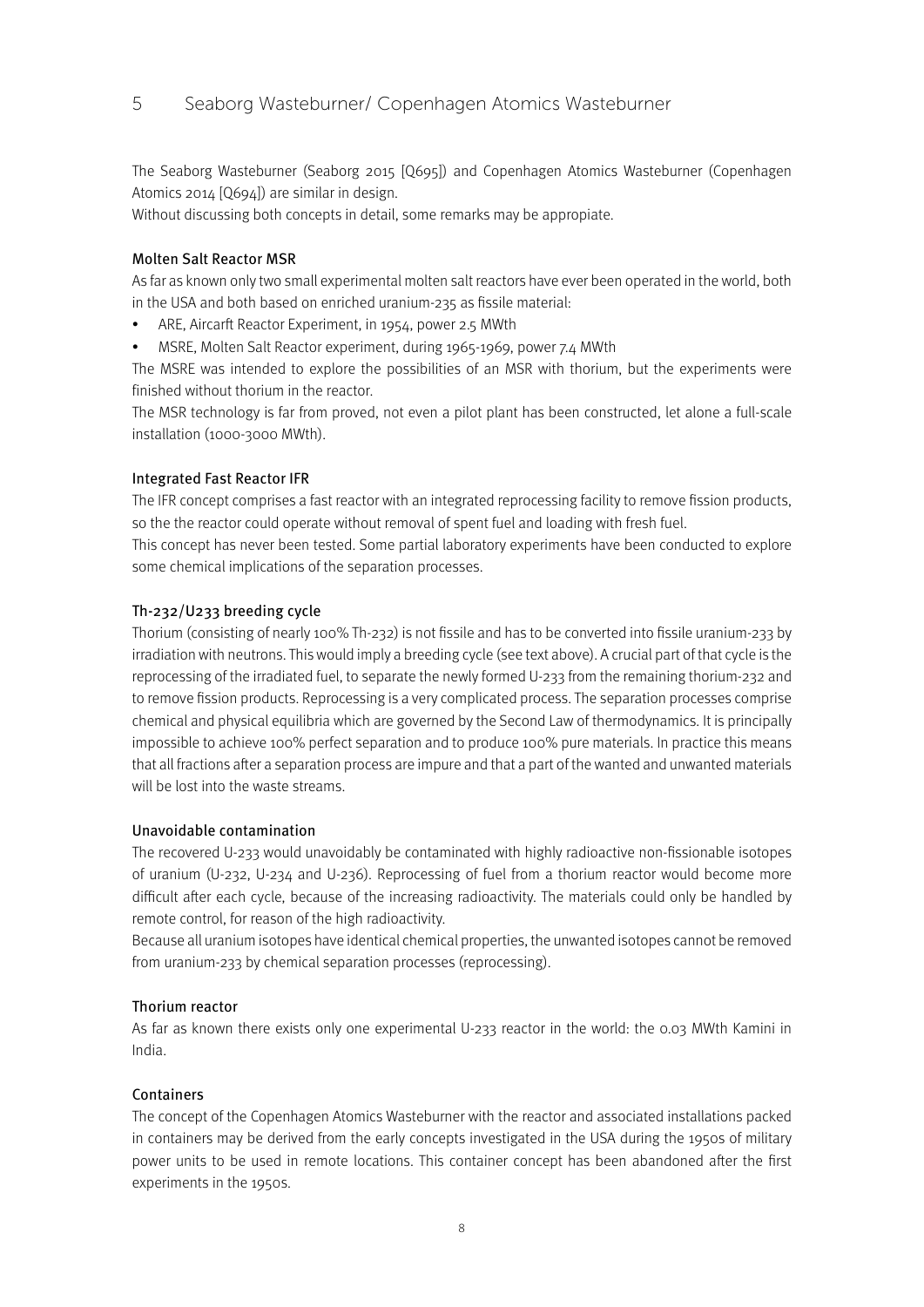## Prototype

The prototype of the Copenhagen Atomics Wasteburner would have a nominal power of 50 MWth. For comparison: the present world operating nuclear capacity is some 370 GWe, or roughly 1 000 000 MWth.

## Hybrid reactor

A genuine Th-232/U-233 reactor cannot sustain the fission process: the rate of forming new U-233 nuclides from Th-232 would be lower than the rate of fissioning U-233 nuclides. This implies that a thorium reactor always needs an extra neutron source either by fissioning added U-235 or plutonium, or from an external accelerator-driven neutron source.

## Burning actinides

Both Wasteburner concepts claim that transuranic actinides from conventional nuclear fuel, from the existing nuclear power plants, can be burned. This would imply that conventional nuclear fuel has to be reprocessed first, to remove the fission products and unused uranium. Reprocessing of spent nuclear fuel is an extremely contaminating and extremely expensive process.

The transuranic actinides are highly radioactive and very difficult to handle. Moreover spontaneous fission of these radionuclides may make the fission process in a reactor difficult to control.

## Reprocessing waste

In both Wasteburner concepts handling of the removed fission products is unclear. Are the gaseous fission products discharged into the air? What happens with the other wastes? How are the removed from the sustem?

## Timescale

It would take decades to generate sufficient U-233 in special (non-power) reactors to start up the first thorium reactor. Even if the Th-232/U233 cycle would work as advertised, it would take many doubling times of the breeder to come at the present nuclear capacity. The timescale would have to be measured in centuries.

#### Energy balance

The energy investments required to construct a given thorium system, to operate, maintain and refurbish it during its operational lifetime and to decommission the installations after their useful life ended might be prohibitive: most likely the system would work as an energy sink instead of an energy source.

#### Second Law

Examining the crucial components of the Wasteburner concepts, it can be concluded that these systems are inherently infeasible, because they are implictly based on the assumptions of 100% perfect separation processes, 100% pure materials and the absence of ageing processes. These assumptions are in conflict with the Second Law of thermodynamics.

Some other alleged advantages of thorium reactors are disproved by PSR-IEER 2009 [Q617] and Lovins 2016 [Q696].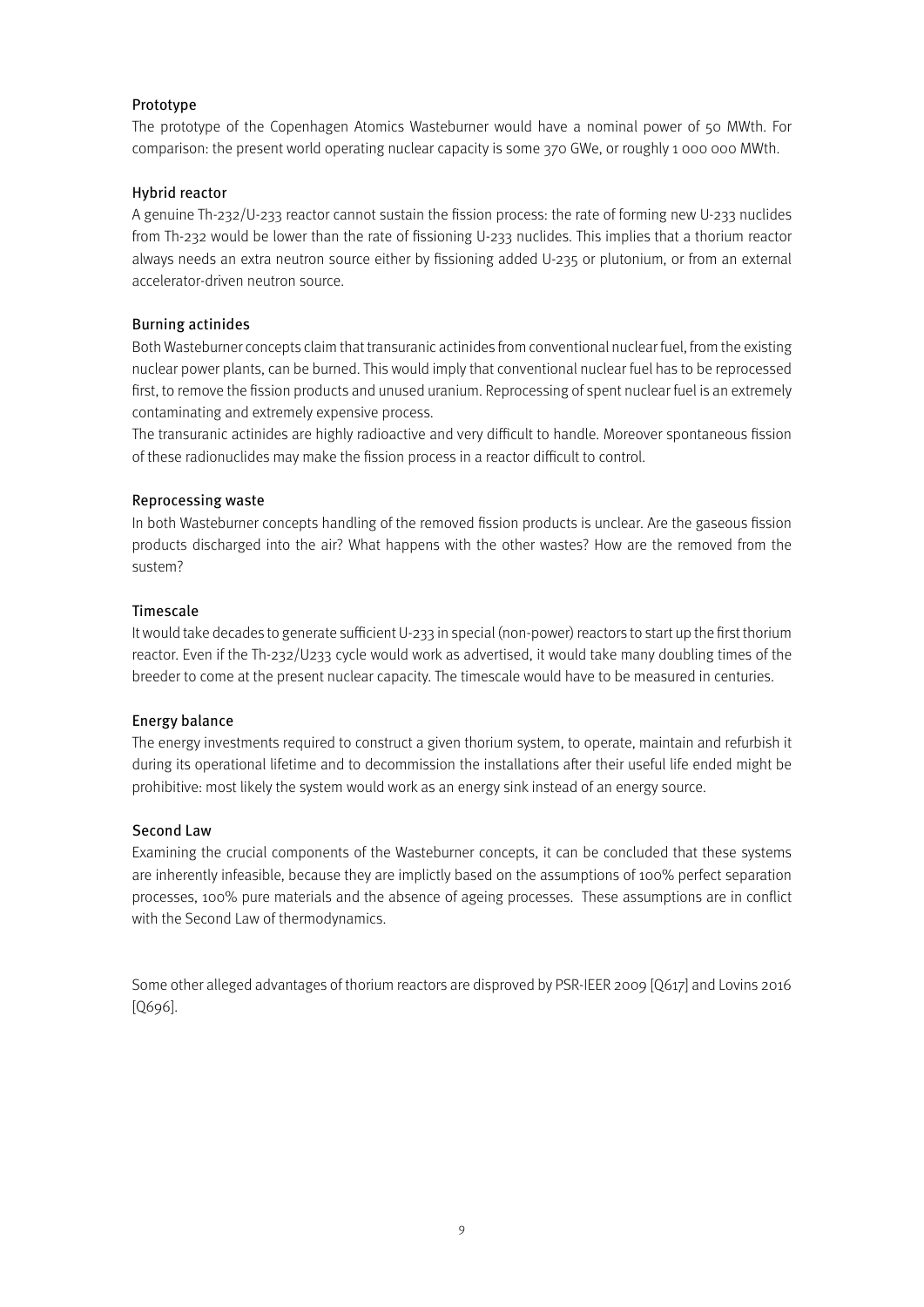# Epilogue

A quote from Amory Lovins in The Ecologist [Q696] seems to apply to publications such as Copenhagen Atomics [Q694], Seaborg [Q695] and SAMOFAR 2015 [Q697]:

"The nuclear industry is forever reinventing itself with one brilliant 'new' idea after another, Amory Lovins wrote in this classic 2009 essay. But whether it's touting the wonders of future SMRs, IFRs or LFTRs, the reality never changes: the reactors they are building right now are over time, over budget and beset by serious, entirely unforeseen technical problems."

A quote from Admiral Rickover, quoted by Amory Lovins, seems also to apply to above optimistic publications, and many other, on this subject:

"No new kind of reactor is likely to be much, if at all, cheaper than today's LWRs, which remain grossly uncompetitive and are getting more so despite five decades of maturation. 'New reactors' are precisely the 'paper reactors' Admiral Rickover (mastermind of the US Navy's development of the Pressurized Water Reactor, the PWR) described in 1953:

"An academic reactor or reactor plant almost always has the following basic characteristics:

It is simple.

It is small. It is cheap.

It is light.

It can be built very quickly.

It is very flexible in purpose.

Very little development will be required. It will use off-the-shelf components.

The reactor is in the study phase. It is not being built now.

On the other hand a practical reactor can be distinguished by the following characteristics:

It is being built now.

It is behind schedule.

It requires an immense amount of development on apparently trivial items.

It is very expensive.

It takes a long time to build because of its engineering development problems.

It is large.

It is heavy.

It is complicated."